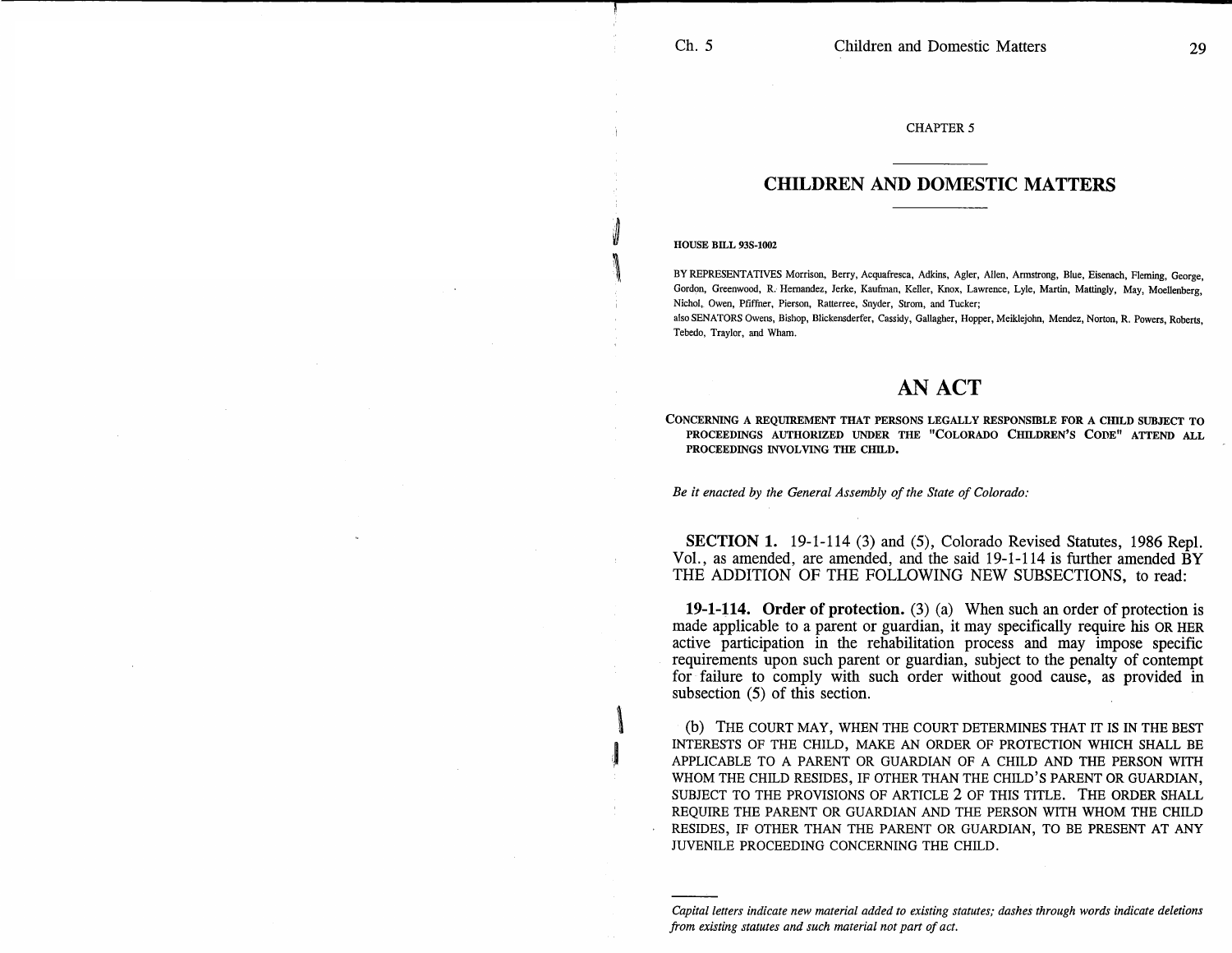(5) (a) A person failing to comply with an order of protection without good cause may be found in contempt of court.

(b) THE COURT SHALL ISSUE A BENCH WARRANT FOR ANY PARENT OR GUARDIAN OR PERSON WITH WHOM THE CHILD RESIDES, IF OTHER THAN THE PARENT OR GUARDIAN, WHO, WITHOUT GOOD CAUSE, FAILS TO APPEAR AT ANY PROCEEDING.

(c) FOR PURPOSES OF THIS SUBSECTION (5), GOOD CAUSE FOR FAILING TO APPEAR SHALL INCLUDE, BUT SHALL NOT BE LIMITED TO, A SITUATION WHERE A PARENT OR GUARDIAN:

(I) DOES NOT HAVE PHYSICAL CUSTODY OF THE CHILD AND RESIDES OUTSIDE OF COLORADO;

(II) HAS PHYSICAL CUSTODY OF THE CHILD, BUT RESIDES OUTSIDE OF COLORADO AND APPEARING IN COURT WILL RESULT IN UNDUE HARDSHIP TO SUCH PARENT OR GUARDIAN; OR

(III) RESIDES IN COLORADO, BUT IS OUTSIDE OF THE STATE AT THE TIME OF THE JUVENILE PROCEEDING FOR REASONS OTHER THAN AVOIDING APPEARANCE BEFORE THE COURT AND APPEARING IN COURT WILL RESULT IN UNDUE HARDSHIP TO SUCH PARENT OR GUARDIAN.

(d) THE GENERAL ASSEMBLY HEREBY DECLARES THAT EVERY PARENT OR GUARDIAN WHOSE CHILD IS THE SUBJECT OF A JUVENILE PROCEEDING UNDER THIS ARTICLE SHOULD ATTEND ANY SUCH PROCEEDING AS OFTEN AS IS PRACTICABLE.

(6) FOR THE PURPOSES OF THIS SECTION, "PARENT" INCLUDES A NATURAL PARENT WHO HAS SOLE OR JOINT CUSTODY, REGARDLESS OF WHETHER THE PARENT IS DESIGNATED AS THE PRIMARY RESIDENTIAL CUSTODIAN, OR AN ADOPTIVE PARENT. "PARENT" DOES NOT INCLUDE A PERSON WHOSE PARENTAL RIGHTS HAVE BEEN TERMINATED PURSUANT TO THE PROVISIONS OF THIS TITLE OR THE PARENT OF AN EMANCIPATED MINOR. FOR THE PURPOSES OF THIS SECTION, "EMANCIPATED MINOR" SHALL HAVE THE SAME MEANING AS SET FORTH IN SECTION 13-21-107.5, C.R.S.

(7) NOTHING IN THIS SECTION SHALL BE CONSTRUED TO CREATE A RIGHT FOR ANY JUVENILE TO HAVE HIS OR HER PARENT OR GUARDIAN PRESENT AT ANY PROCEEDING AT WHICH SUCH JUVENILE IS PRESENT.

**SECTION 2.** 19-2-306 (3), Colorado Revised Statutes, 1986 Repl. Vol., as amended, is amended, and the said 19-2-306 is further amended BY THE ADDITION OF A NEW SUBSECTION, to read:

**19-2-306. Summons - issuance - contents - service.** (2.5) (a) THE COURT MAY, WHEN THE COURT DETERMINES THAT IT IS IN THE BEST INTERESTS OF THE CHILD, JOIN THE CHILD'S PARENT OR GUARDIAN AND THE PERSON WITH WHOM THE CHILD RESIDES, IF OTHER THAN THE CHILD'S PARENT OR GUARDIAN, AS A RESPONDENT TO THE ACTION AND MAY ISSUE A SUMMONS REQUIRING THE

PARENT OR GUARDIAN AND THE PERSON WITH WHOM THE CHILD RESIDES, IF OTHER THAN THE CHILD'S PARENT OR GUARDIAN, TO APPEAR WITH THE CHILD AT ALL PROCEEDINGS UNDER THIS ARTICLE INVOLVING THE CHILD. IF THE PARENT OR GUARDIAN OF ANY CHILD CANNOT BE FOUND, THE COURT, IN ITS DISCRETION, MAY PROCEED WITH THE CASE WITHOUT THE PRESENCE OF SUCH PARENT OR GUARDIAN. FOR THE PURPOSES OF THIS SECTION AND SECTION 19-2-307, "PARENT" INCLUDES A NATURAL PARENT WHO HAS SOLE OR JOINT CUSTODY, REGARDLESS OF WHETHER THE PARENT IS DESIGNATED AS THE PRIMARY RESIDENTIAL CUSTODIAN, OR AN ADOPTIVE PARENT. THIS SUBSECTION (2.5) SHALL NOT APPLY TO ANY PERSON WHOSE PARENTAL RIGHTS HAVE BEEN TERMINATED PURSUANT TO THE PROVISIONS OF THIS TITLE OR THE PARENT OF AN EMANCIPATED MINOR. FOR THE PURPOSES OF THIS SECTION, "EMANCIPATED MINOR" SHALL HAVE THE SAME MEANING AS SET FORTH IN SECTION 13-21-107.5, C.R.S.

(b) THE GENERAL ASSEMBLY HEREBY DECLARES THAT EVERY PARENT OR GUARDIAN WHOSE CHILD IS THE SUBJECT OF A JUVENILE PROCEEDING UNDER THIS ARTICLE SHOULD ATTEND ANY SUCH PROCEEDING AS OFTEN AS IS PRACTICABLE.

(3) The summons shall require the person or persons having the physical custody of the juvenile, IF OTHER THAN A PARENT OR GUARDIAN, to appear and to bring the juvenile before the court at a time and place stated. If the person or persons so summoned-are-not the parents or guardian of the juvenile, then summons shall also be issued to the parents or guardian, or both, notifying them of the pendency of the case and of the time and place set for hearing.

**SECTION 3.** 19-2-307 (1) and (3), Colorado Revised Statutes, 1986 Repl. Vol., as amended, are amended to read:

**19-2-307. Contempt - warrant.** (1) EXCEPT AS OTHERWISE PROVIDED BY SUBSECTION (3) OF THIS SECTION, any person summoned or required to appear as provided in section 19-2-306 who has acknowledged service and fails to appear without reasonable cause may be proceeded against for contempt of court.

(3) (a) When a parent or other person who signed a written promise to appear and bring the juvenile to court or who has waived or acknowledged service fails to appear with the juvenile on the date set by the court, a bench warrant may be issued for the parent or other person, the juvenile, or both.

(b) WHENEVER A PARENT OR GUARDIAN OR PERSON WITH WHOM THE JUVENILE RESIDES, IF OTHER THAN THE PARENT OR GUARDIAN, WHO HAS RECEIVED A SUMMONS TO APPEAR FAILS, WITHOUT GOOD CAUSE, TO APPEAR ON ANY OTHER DATE SET BY THE COURT, A BENCH WARRANT SHALL BE ISSUED FOR THE PARENT, GUARDIAN, OR PERSON WITH WHOM THE JUVENILE RESIDES, AND THE PARENT, GUARDIAN, OR PERSON WITH WHOM THE JUVENILE RESIDES SHALL BE SUBJECT TO CONTEMPT.

(c) FOR PURPOSES OF THIS SUBSECTION (3), GOOD CAUSE FOR FAILING TO APPEAR SHALL INCLUDE, BUT SHALL NOT BE LIMITED TO, A SITUATION WHERE A PARENT OR GUARDIAN: